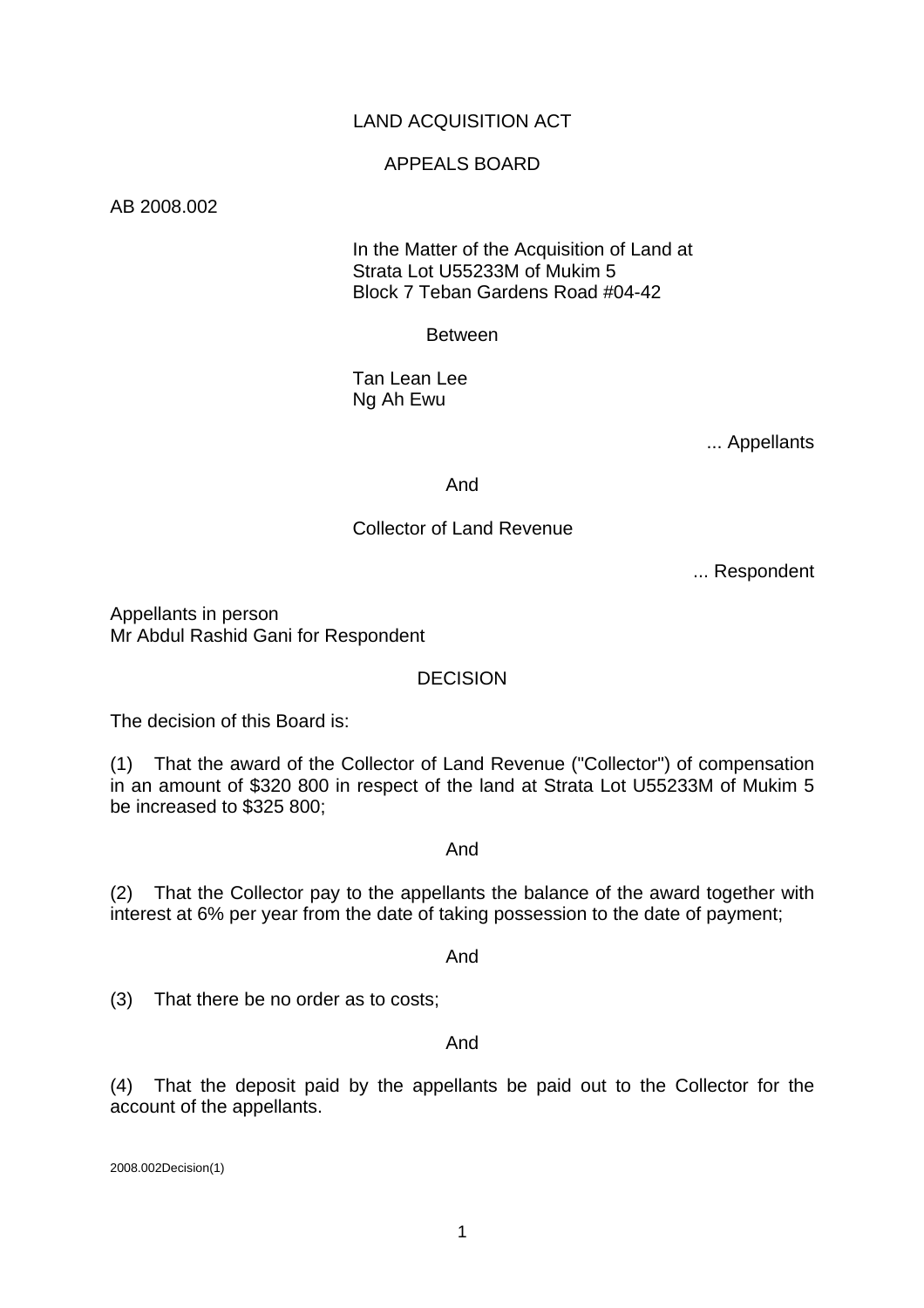## BRIEF STATEMENT OF REASONS

The reasons for the Decision/Order are:

## *Appeal*

(1) On 2007 July 12 ("acquisition date") a notification No 2159 was published in the *Gazette* under s 5 of the Land Acquisition Act ("s 5 declaration") declaring that "the pieces of land situated in Mukim 5 ... more particularly described in the Schedule" were needed for a public purpose namely "Selective En Bloc Redevelopment Scheme – Teban Gardens Road" ("SERS-TGR"). The Schedule included the land described as:

| LOT NO     | <i>MK/TS</i>   | AREA IN SQ M     |           | <i><b>OWNER</b></i>      |
|------------|----------------|------------------|-----------|--------------------------|
| 3432L      | MK 5           | 1 0 6 1 .8       |           | <b>HDB</b>               |
| Strata Lot | Name of Lessee | Chargee          | Mortgagee | Caveator                 |
| $\cdots$   |                |                  |           |                          |
| U55233M    | [Appellants]   | <b>CPF Board</b> | HDB       | $\overline{\phantom{0}}$ |

(2) The Collector took proceedings for the acquisition of Strata Lot U55233M ("acquired land") and pursuant to the Collector's notice under s 8 and for the purpose of the inquiry held under s 10 the appellants made a claim to compensation of \$480 000. The Collector found that the market value of the acquired land as at the acquisition date was \$315 000 and he allowed \$5 800 for certain expenses. He took these into consideration and on 2008 April 1 he made an award of compensation in the amount of \$320 800. The second appellant is the wife of the first appellant and it was not disputed that they were the only persons interested (apart from the Chargee and the Mortgagee whose claims were not disclosed to this Board) and the Collector awarded the whole of the compensation to them subject to such claims.

(3) The appellants appeal against the award of the Collector. The petition of appeal does not disclose the amount of the compensation claimed but in his affidavit lodged for the hearing the first appellant Tan Lean Lee claims \$370 000 for market value of the acquired land and \$5 800 for reasonable expenses for a total of \$375 800.

# *Acquired Land*

(4) The land affected by SERS-TGR comprises 10 blocks of residential apartments at Blocks 2 to 11 (consecutive) Teban Gardens Road ("SERS-TGR blocks") and ancillary services all of which were developed by JTC about 30 years ago. The land is bounded on the East by Jurong Town Hall Road, on the South and West by Teban Gardens Road ("TGR") and on the North by some vacant land abutting Ayer Rajah Expressway and Teban Gardens Crescent. The acquired land is a fourth storey apartment located at Block 7 TGR #04-42 ("7 TGR #04-42").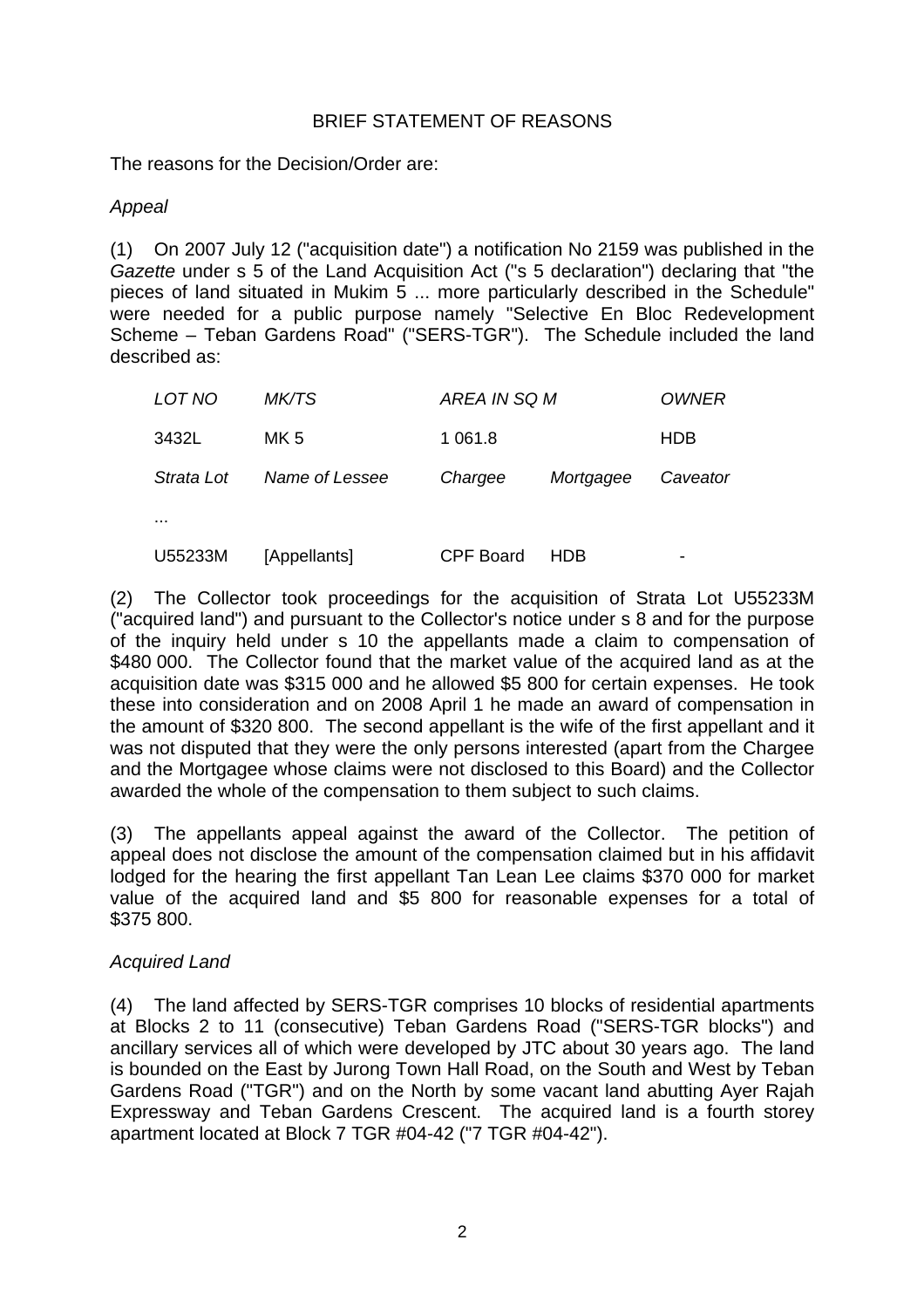(5) From the documents before this Board it appears that a typical storey of Block 7 TGR originally comprised 4 in-line pairs of adjoining 3-room apartments with 2 middle pairs of 77sm apartments and 2 end pairs of 74sm apartments. The apartments are served by 2 lift columns one between the original first and second pairs of apartments and the other between the original third and fourth pairs of apartments but lift service is not available at every storey. The lift stops at the fourth storey (and also at the first, seventh, tenth and thirteenth storeys) only. It also appears that in Block 7 one of the end pairs of 3-room apartments of 74sm each on the fourth storey which would have been #04-42 and #04-45 had some time before 2000 June 6 been amalgamated as one apartment #04-42 of 148sm by demolition of the party walls. HDB now classifies #04-42 as a 5-room adjoining-improved flat. This is the acquired land 7 TGR #04-42.

(6) 7 TGR #04-42 is comprised in a lease for Strata Lot U55233M for a leasehold estate of 99 years expiring on 2076 December 31. HDB is the lessor and the appellants are the lessees as buyers who had registered with HDB their purchase transaction on 2000 June 6. Block 7 lies wholly within Lot 3432L. SERS-TGR is an HDB scheme and it is HDB that has the conduct of these proceedings in the acquisition and in this appeal. In these circumstances it is not in dispute that for the purpose of this appeal the acquired land is the whole of the Lease for Strata Lot U55233M and does not include the interest of the lessor HDB or of any other person. It is also not in dispute that SERS-TGR in its implementation includes certain benefits to the appellants and that these benefits are not affected by this appeal or this decision.

## *Compensation*

(7) Section 33 of the Act provides:

(1) In determining the amount of compensation to be awarded for land acquired under this Act, the Board shall ... take into consideration the following matters and no others:

(a) where the date of acquisition of the land is on or after 12th February 2007, the market value of the acquired land -

(i) as at the date of publication of the notification under section  $3(1)$  if the notification is, within 6 months from the date of its publication, followed by a declaration under section 5 in respect of the same land or part thereof; or

(ii) as at the date of publication of the declaration made under section 5, in any other case;

...

...

(e) if, in consequence of the acquisition, [the person interested] is compelled to change his residence or place of business, the reasonable expenses, if any, incidental to that change ....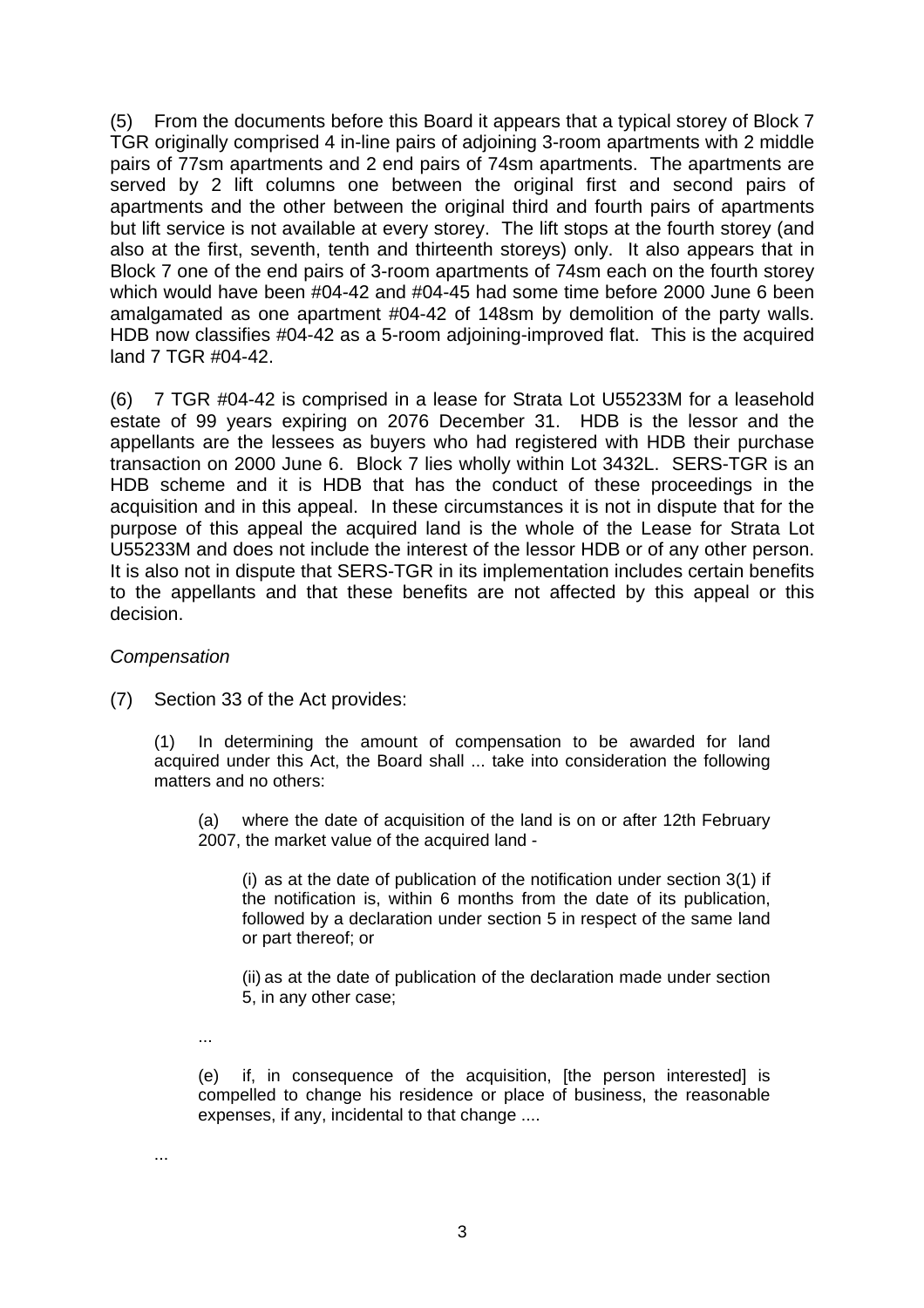- (5) For the purposes of subsection (1)(a)
	- ...

(e) the market value of the acquired land shall be deemed not to exceed the price which a bona fide purchaser might reasonably be willing to pay, after taking into account the zoning and density requirements and any other restrictions imposed by or under the Planning Act (Cap. 232) as at the date of acquisition and any restrictive covenants in the title of the acquired land, and no account shall be taken of any potential value of the land for any other use more intensive than that permitted by or under the Planning Act as at the date of acquisition.

The date of acquisition is the acquisition date (see s 33(6)) and there is no evidence that any notification under s 3(1) was published and accordingly it is the market value of the acquired land as at the acquisition date which is to be taken into consideration.

### *Petition of Appeal*

- (8) In their petition of appeal the appellants say:
	- 1 The Award is inadequate.

The appellants also say that they have incurred certain expenses and suffered certain losses and they claim compensation for such expenses and losses.

#### *Market Value*

#### *Appellants' Case*

(9) Mr Tan in his affidavit referred to the report of Ms Tay Bee Choo of Chambers Valuers & Property Consultants Pte Ltd in which she said that the "value" of the acquired land as at 2008 September 3 was \$365 000. She also said that her company had been "assigned by HDB to prepare the valuation report" and that it was prepared for Mr Tan. Mr Tan said in his affidavit:

6 I have obtained a HDB Mortgage Valuation Report which valued [the acquired land at] \$365,000 as at 3 September 2008. I understand that HDB Mortgage Valuations are usually substantially below market value. I therefore verily believe that the Collector's valuation of \$315,000 is inadequate. A copy of the said Report is annexed and marked "TLL-1".

TLL-1 is a copy of Ms Tay's report. Ms Tay did not testify but the Collector quite properly did not oppose the admission of her report. Ms Tay also said in her report that the valuation was made for the purpose of obtaining a mortgage loan and withdrawal of CPF monies for purchase of an HDB flat. However Mr Tan did not say what the market value as at the acquisition date would be on the basis of Ms Tay's valuation other than that it would be more than \$315 000 and he did not adduce any evidence to relate the "value" as at 2008 September 3 to the market value as at the acquisition date.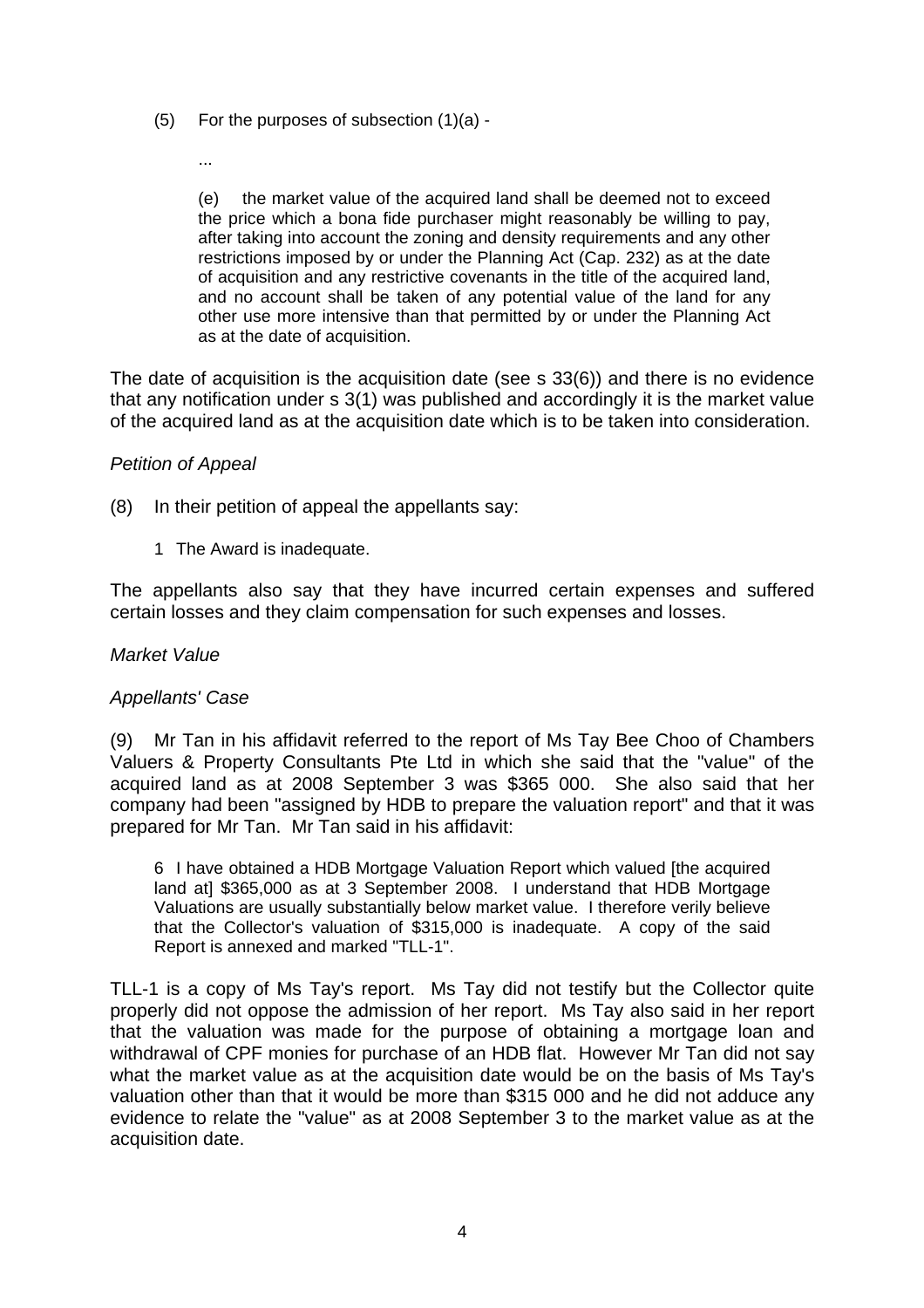(10) Mr Wong Yick Ming a director of Bernard Valuers & Real Estate Consultants Pte Ltd testified for the Appellants. He referred to his report dated 2008 December 19 in which he said that the market value of the acquired land as at the acquisition date was \$370 000. As noted above the acquired land was formed by the amalgamation of a pair of 3-room apartments of 74sm each into a 5-room adjoiningimproved flat. Mr Wong said in his report:

The subject flat is a unique property and there is a dearth of direct comparables at the material date for a reliable application of the market comparison method of valuation.

To the best of our knowledge, there were only five such 5-room (Adjoining-Improved) flats sold in the neighbourhood over the period 1997 to 2001.

It was not in dispute that there were only 5 transactions of 5-room adjoining-improved flats in TGR during that period and there was no evidence that there were any such transactions after 2001. Table 1 below gives particulars of these 5 transactions.

*Table 1* 

|   | Block | Unit    | Price<br>(\$) | Date        | Area<br>(sm) |
|---|-------|---------|---------------|-------------|--------------|
| 1 | 3     | #09-17  | 244 000       | 2001 Apr 17 | 148          |
| 2 | 40    | #04-340 | 300 000       | 2000 Apr 13 | 148          |
| 3 |       | #04-42  | 295 000       | 2000 Jun 6  | 148          |
| 4 | 6     | #11-36  | 348 000       | 1999 Sep 30 | 154          |
| 5 | 36    | #07-291 | 375 000       | 1997 May 1  | 154          |

#3 in Table 1 is the appellants' purchase transaction of the acquired land and the date is the date when the transaction was registered with HDB as in all other cases.

(11) Mr Wong said he observed that the prices of the 5 transactions were more than twice the price of 3-room flats. He identified 5 sets of transactions of 3-room flats in TGR at approximately corresponding dates. Tables 2 to 6 below give particulars of these transactions. #1 in each of the 5 tables is the corresponding 5-room adjoiningimproved flat transaction.

|                | <b>Block</b> | Unit    | Price<br>$(\$)$ | Date        | Area<br>(sm) |
|----------------|--------------|---------|-----------------|-------------|--------------|
| $\mathbf{1}$   | 3            | #09-17  | 244 000         | 2001 Apr 17 | 148          |
| 2              | 6            | #04-40  | 107 000         | 2001 Mar 27 | 74           |
| 3              | 34           | #07-273 | 110 000         | 2001 Mar 27 | 74           |
| $\overline{4}$ | 34           | #05-278 | 112 000         | 2001 Apr 2  | 74           |
| 5              | 34           | #01-279 | 98 000          | 2001 Apr 9  | 74           |
| 6              | 35           | #11-284 | 120 000         | 2001 Apr 11 | 74           |
| $\overline{7}$ | 35           | #14-282 | 108 000         | 2001 Apr 12 | 77           |
| 8              | 6            | #13-39  | 110 000         | 2001 Apr 20 | 74           |
| 9              | 33           | #14-269 | 119 000         | 2001 Apr 26 | 77           |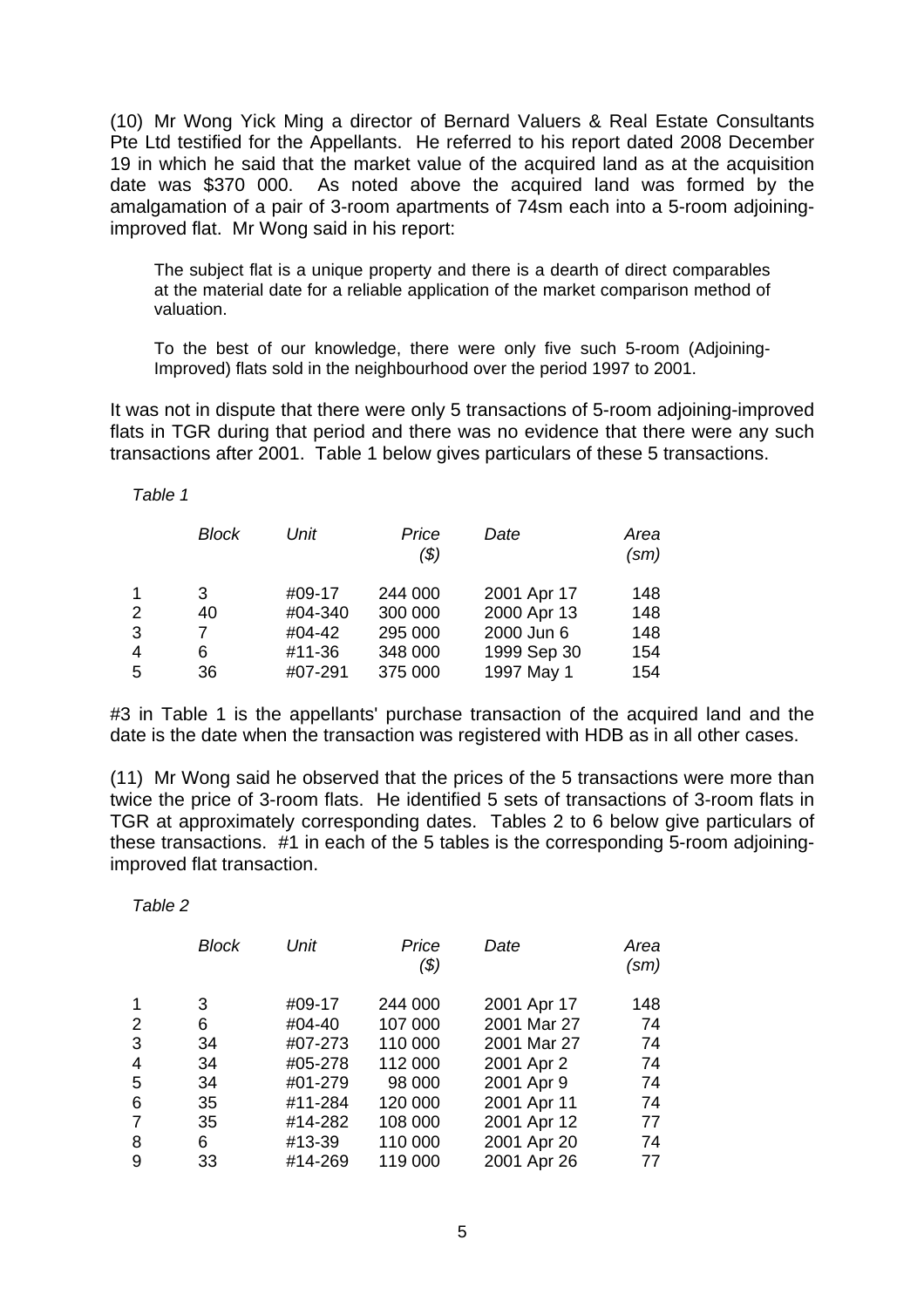# *Table 3*

|   | Block | Unit    | Price<br>(\$) | Date        | Area<br>$\text{(sm)}$ |
|---|-------|---------|---------------|-------------|-----------------------|
|   | 7     | #04-42  | 295 000       | 2000 Jun 6  | 148                   |
| 2 | 11    | #09-71  | 115 000       | 2000 May 22 | 74                    |
| 3 | 7     | #11-45  | 133 000       | 2000 May 22 | 74                    |
| 4 | 10    | #10-68  | 123 000       | 2000 May 24 | 74                    |
| 5 | 34    | #08-278 | 128 000       | 2000 May 24 | 74                    |
| 6 | 3     | #02-15  | 114 000       | 2000 May 25 | 77                    |
|   | 10    | #02-70  | 120 000       | 2000 May 29 | 77                    |
| 8 | 36    | #10-294 | 130 000       | 2000 Jun 6  | 74                    |
| 9 | 2     | #05-09  | 119 000       | 2000 Jun 12 | 77                    |

# *Table 4*

|                | <b>Block</b>   | Unit    | Price<br>(\$) | Date        | Area<br>(sm) |
|----------------|----------------|---------|---------------|-------------|--------------|
| 1              | 40             | #04-340 | 300 000       | 2000 Apr 13 | 148          |
| 2              | 33             | #01-269 | 123 000       | 2000 Mar 23 | 77           |
| 3              | $\overline{2}$ | #10-10  | 126 000       | 2000 Mar 29 | 74           |
| $\overline{4}$ | 6              | #12-36  | 127 000       | 2000 Mar 31 | 77           |
| 5              | 40             | #11-338 | 131 000       | 2000 Apr 4  | 74           |
| 6              | 5              | #03-28  | 125 000       | 2000 Apr 12 | 77           |
| 7              | 36             | #08-294 | 134 000       | 2000 Apr 14 | 74           |
| 8              | 33             | #03-270 | 121 000       | 2000 Apr 20 | 74           |

# *Table 5*

|   | <b>Block</b> | Unit    | Price<br>(\$) | Date        | Area<br>(sm) |
|---|--------------|---------|---------------|-------------|--------------|
|   | 6            | #11-36  | 348 000       | 1999 Sep 30 | 154          |
| 2 | 6            | #02-35  | 110 000       | 1999 Sep 7  | 77           |
| 3 | 10           | #12-67  | 121 000       | 1999 Sep 13 | 77           |
| 4 | 36           | #08-296 | 130 000       | 1999 Sep 22 | 77           |
| 5 | 36           | #12-291 | 123 000       | 1999 Sep 23 | 77           |
| 6 | 36           | #06-291 | 106 000       | 1999 Sep 27 | 77           |
| 7 | 40           | #09-342 | 123 000       | 1999 Oct 6  | 77           |
| 8 | 7            | #13-43  | 140 000       | 1999 Oct 7  | 77           |

|                | <b>Block</b> | Unit    | Price<br>(\$) | Date       | Area<br>(sm) |
|----------------|--------------|---------|---------------|------------|--------------|
| $\mathbf{1}$   | 36           | #07-291 | 375 000       | 1997 May 1 | 154          |
| 2              | 34           | #13-278 | 178 000       | 1997 Apr 1 | 74           |
| 3              | 36           | #06-296 | 175 000       | 1997 Apr 1 | 77           |
| $\overline{4}$ | 3            | #14-21  | 175 000       | 1997 Apr 1 | 77           |
| 5              | 2            | #01-07  | 158 000       | 1997 Apr 1 | 77           |
| 6              | 6            | #13-34  | 180 000       | 1997 Apr 1 | 74           |
| 7              | 6            | #11-38  | 158 000       | 1997 May 1 | 77           |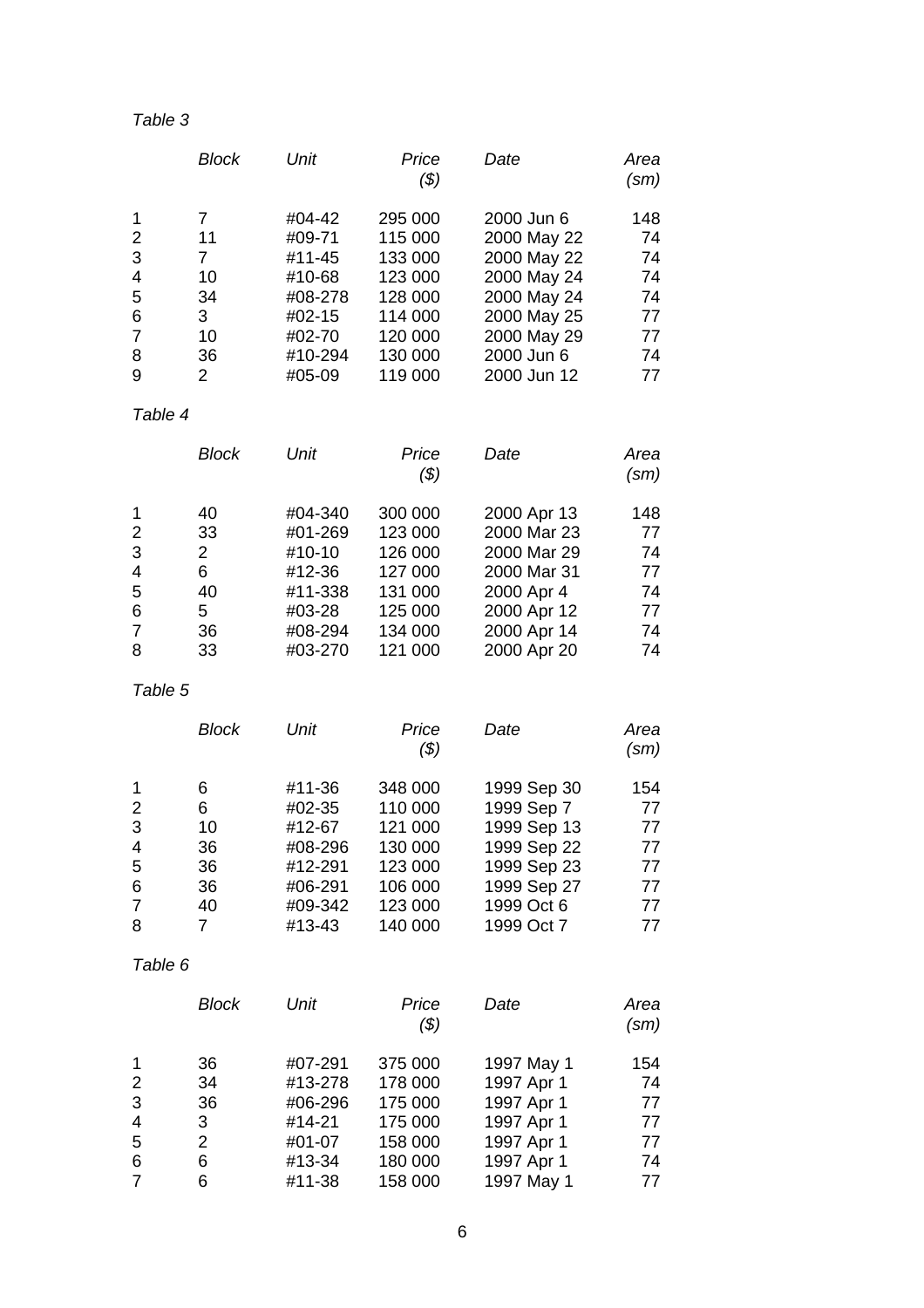|  |  |  | #11-94 | 168 000 | 1997 Jun 1 | 74 |
|--|--|--|--------|---------|------------|----|
|--|--|--|--------|---------|------------|----|

He said in his report:

*Table 7* 

Our analysis of the historical ratio of the sale price of a 5-room Adjoining flat to that of a 3-room flat range from 2.03 to 3.16. Ignoring the higher and lower ratios at the extreme, a narrower band of ratios from 2.28 to 2.39 were adopted.

He adopted a ratio of 2.3 notwithstanding what he said.

(12) It was not immediately apparent how he arrived at a ratio of 2.3 and under cross examination he explained that first he worked out the ratios of the price of the 5-room adjoining-improved flats (#1 in each of Tables 2 to 6) to the price of each of the 3 room flats in the respective tables. Next he identified the lowest and the highest ratios in each of the tables. They were, according to him, in Table 2, 2.03 (lowest) and 2.28 (highest); in Table 3, 2.22 and 2.59; in Table 4, 2.29 and 2.48; in Table 5, 2.49 and 3.16; and in Table 6, 2.08 and 2.37. There were obvious errors and he admitted to having made them. Nevertheless from these 10 ratios he eliminated the lowest 4 and the highest 4 and he was left with 2.29 and 2.37 and not a "band of ratios from 2.28 to 2.39" as he said in his report. As noted above he adopted the ratio of 2.3. The errors were, in this case, not really material.

(13) Mr Wong said in his report that there was only one transaction of a 3-room flat in the SERS-TGR blocks close to the acquisition date. His intention was to find the market value of such a flat and to multiply it by the ratio of 2.3 to derive the market value of the acquired land 7 TGR #04-42. He identified 8 other transactions close to the acquisition date of 3-room flats in Blocks 33, 34, 35 and 36 TGR. These Blocks were not affected by SERS-TGR but he said that they were of similar design and age to the SERS-TGR blocks. Table 7 below gives particulars of these transactions.

|             | <b>Block</b>              | Unit    | Price<br>( \$) | Date        | Area<br>(sm) |
|-------------|---------------------------|---------|----------------|-------------|--------------|
| $\mathbf 1$ | 35                        | #05-284 | 168 000        | 2007 Aug 28 | 74           |
| 2           | 34                        | #08-275 | 200 000        | 2007 Aug 15 | 77           |
| 3           | 33                        | #13-265 | 159 500        | 2007 Aug 1  | 74           |
| 4           | 36                        | #11-294 | 162 000        | 2007 Jul 19 | 74           |
| 5           | 34                        | #08-273 | 162 000        | 2007 Jul 17 | 74           |
| 6           | 36                        | #09-294 | 146 000        | 2007 Jun 27 | 74           |
| 7           | $\mathbf{2}^{\mathsf{I}}$ | #03-12  | 132 000        | 2007 May 23 | 77           |
| 8           | 34                        | #12-276 | 164 000        | 2007 May 9  | 74           |
| 9           | 34                        | #12-280 | 161 000        | 2007 May 7  | 77           |

Under cross examination Mr Wong explained that from these 9 transactions he excluded #7 because the transacted price seemed to him to be "extremely low" but he did not find out why it was so. Of the remaining 8 he eliminated the 3 lowest and the 3 highest transacted prices and he was left with 2 transactions at \$162 000. He rounded that down to \$160 000 for the market value of a 3-room flat at TGR as at the acquisition date. He concluded that the market value of the acquired land as at the acquisition date was 2.3 x \$160 000 or \$368 000 which he rounded up to \$370 000.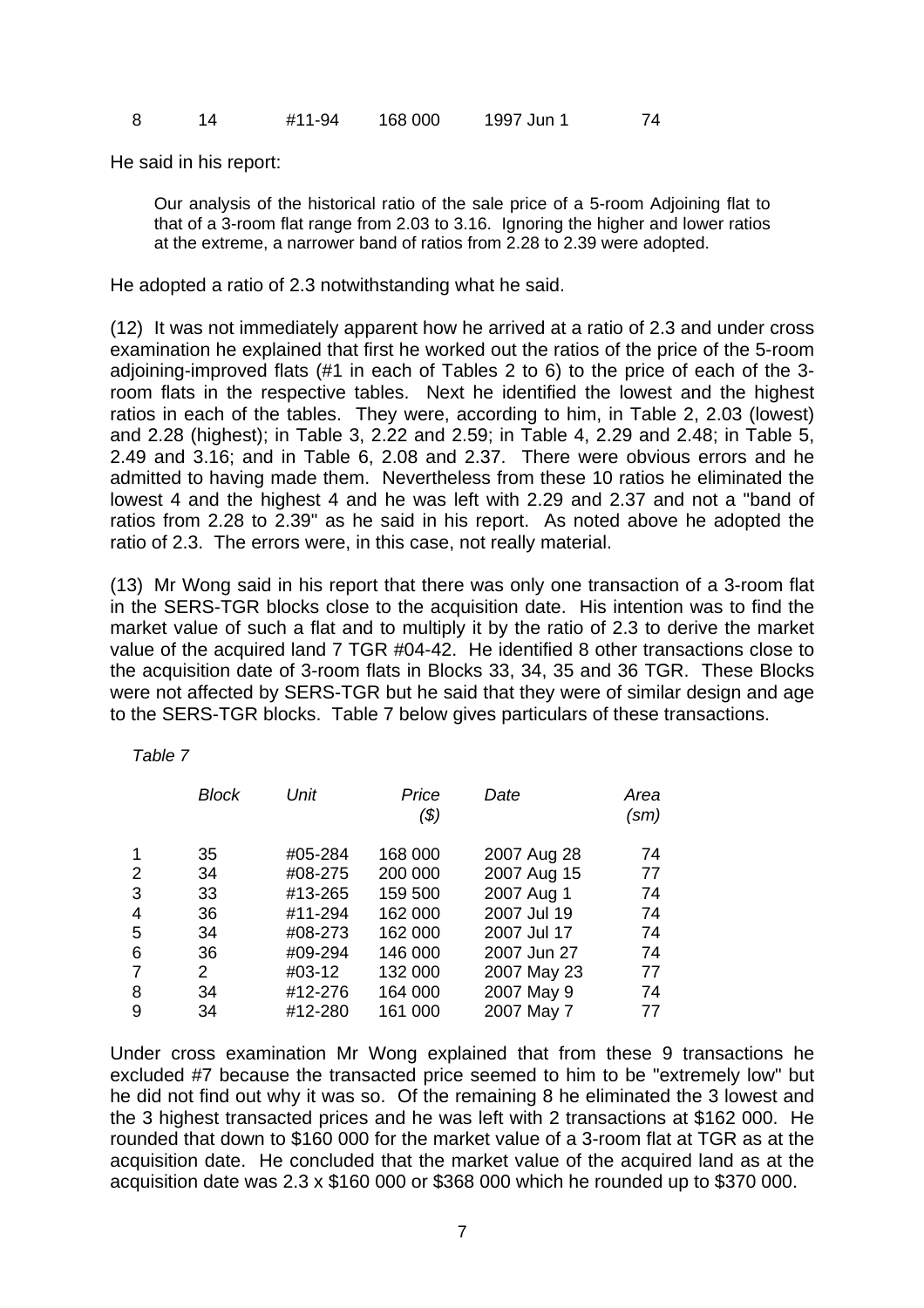#### *Respondent's Case*

(14) Mr Lee Zee Ming the Chairman and Managing Director of Prosperco International Property Consultants Pte Ltd testified for the Collector. He said in his report dated 2007 November 15 that he used the comparable sales method in which

a comparison is made with sales of similar properties in the vicinity and in other locations and their differences in location, floor area, storey level, age, condition, date of sale, etc., are taken into account before arriving at the value of the subject property.

He referred to 4 transactions as sales comparables. Particulars of these transactions are given in Table 8 below.

 *Table 8* 

|    | <b>Blk/St</b>             | Unit No | Type/<br>Model | Area<br>$\text{(sm)}$ | Lease<br>Com  | Reg<br>Date           | (\$)    | Tr Price Area Rate<br>$($\mathsf{/} \mathsf{S}\mathsf{/} \mathsf{S}\mathsf{m})$ |
|----|---------------------------|---------|----------------|-----------------------|---------------|-----------------------|---------|---------------------------------------------------------------------------------|
| 14 | <b>TGR</b>                | #17-23  | 5 Std          | 125                   | 1978<br>Jan 1 | 2006<br>Dec 14        | 262 000 | 2 096.00                                                                        |
|    | 2 401<br><b>PGR</b>       | #17-02  | 5 Std          | 117                   | 1979<br>Oct 1 | 2007<br><b>Jun 12</b> | 265 000 | 2 2 64.96                                                                       |
|    | 3 706<br>CWS <sub>2</sub> | #04-367 | 5 Adj-NG       | 136                   | 1980<br>Jul 1 | 2006<br>Sep 11        | 322 800 | 2 3 7 3 .5 3                                                                    |
|    | 4 523<br><b>BBS52</b>     | #05-703 | 5 Adj-Imp      | 129                   | 1987<br>May 1 | 2007<br>Apr 10        | 299 000 | 2 317.83                                                                        |

 *Lease Com = Commencement date of Lease; Reg Date = Date of registration with HDB; Tr Price = Transacted Price; TGR = Teban Gardens Road; PGR = Pandan Gardens Road; CWS2 = Clementi West Street 2; BBS52 = Bukit Batok Street 52.*

(15) The report did not disclose his analysis but he produced it at the hearing. He made the following adjustments for transaction #1:

*Table 8.1* 

| <b>Block 4 TGR #17-23</b><br>Type/Model = 5 Std; Floor Area = 125sm; Reg Date = 2006 Dec 14 |           |               |
|---------------------------------------------------------------------------------------------|-----------|---------------|
| <b>Transacted price</b>                                                                     |           | \$262 000     |
| Floor height difference @ \$750/floor                                                       | (\$9 750) | \$252 250     |
| Time & price movement difference                                                            |           |               |
| 4th Qtr 2006 103.6                                                                          |           |               |
| 3rd Qtr 2007 115.1                                                                          |           |               |
|                                                                                             | x 1.1110  | \$280 250.72  |
| Price per Sqm                                                                               |           | \$2 242.01/sm |
| Size difference @ 95%                                                                       |           | \$2 129.91/sm |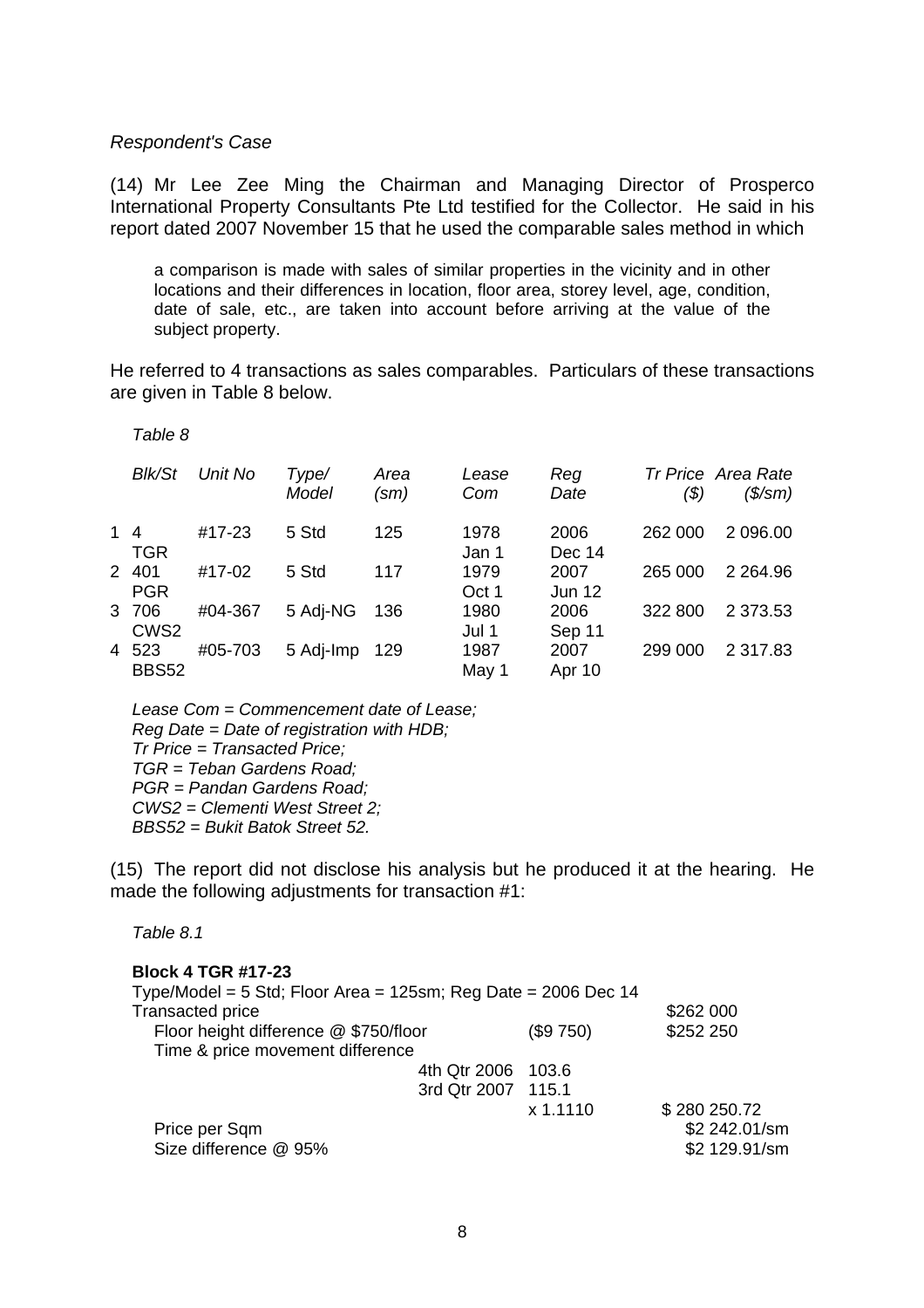The adjustment for time was made by reference to the Resale Price Index published by HDB. He also made adjustments in respect of the other transactions which would have resulted in a floor area rate of \$2 189.47/sm, \$2 145.61/sm and \$2 052.63/sm for #2, #3 and #4. He said:

On balance, it's better that we adopt \$2129.91/sqm as our rate for valuation, since this sale was for a 5 Room flat in Teban Gardens Rd and in terms of lease commencement date & date of transaction, they are closer to that of [7 TGR #04-42].

He concluded that the market value of the acquired land as at the acquisition date was 148sm x \$2 129.91/sm or \$315 226.68 (say) \$315 000.

## *Board's Decision*

### *Market Value*

(16) To determine the market value of 7 TGR #04-42 as at the acquisition date Mr Wong found the ratio of transacted prices of comparable flats to transacted prices of 3-room flats at corresponding dates between 1997 and 2001 and applied the ratio to the market value of 3-room flats as at the acquisition date. The difficulty in his way is that this method is only reliable if the probable buyer of 7 TGR #04-42 as at the acquisition date would reasonably be willing to pay a price that reflected the same ratio to the market value of a 3-room flat as the buyer of a comparable flat did between 1997 and 2001. The further difficulty is that from the transactions observed by him there was no single ratio but a range of ratios from a low of 2.03 to a high of 3.16.

(17) Since 2001 3-room flats in TGR have continued to be bought and sold. Not so the 5-room adjoining-improved flats in TGR. For more than 6 years there has been no transaction in such flats. There is no evidence that owners were willing to sell or that they were not. There is no evidence that buyers could be found for such flats or that they could not. In the intervening years the market for 3-room flats might have changed as might the market for 5-room adjoining-improved flats if there was such a market. The transacted prices for 3-room flats have changed. The motivations of the probable buyer of 5-room adjoining-improved flats relevant to price as at the acquisition date and of the buyers in the past might be quite different. On the evidence before this Board there is no basis for Mr Wong to conclude or assume or for this Board to find that as at the acquisition date the probable buyer would be willing to pay a price for 7 TGR #04-42 that reflected a ratio of 2.3 or any other ratio to the market value of a 3-room flat in TGR. In this Board's view the market value of 7 TGR #04-42 cannot be determined in the way Mr Wong has done it in this case.

(18) There are other difficulties in Mr Wong's way even if the market value can be determined in the way it has been done. The flats in all the transactions in Table 7 (other than #7 which he had excluded) were in Blocks 33, 34, 35 and 36 TGR and under cross examination he said he was aware that they were upgraded flats in non SERS-TGR blocks. He said that the flats in those non SERS-TGR blocks were comparable to those in the SERS-TGR blocks. He explained that the main effect of the upgrading was to retrofit the lifts so that they stopped at every floor. 7 TGR #04-42 was also on a lift landing floor and in effect there would not be much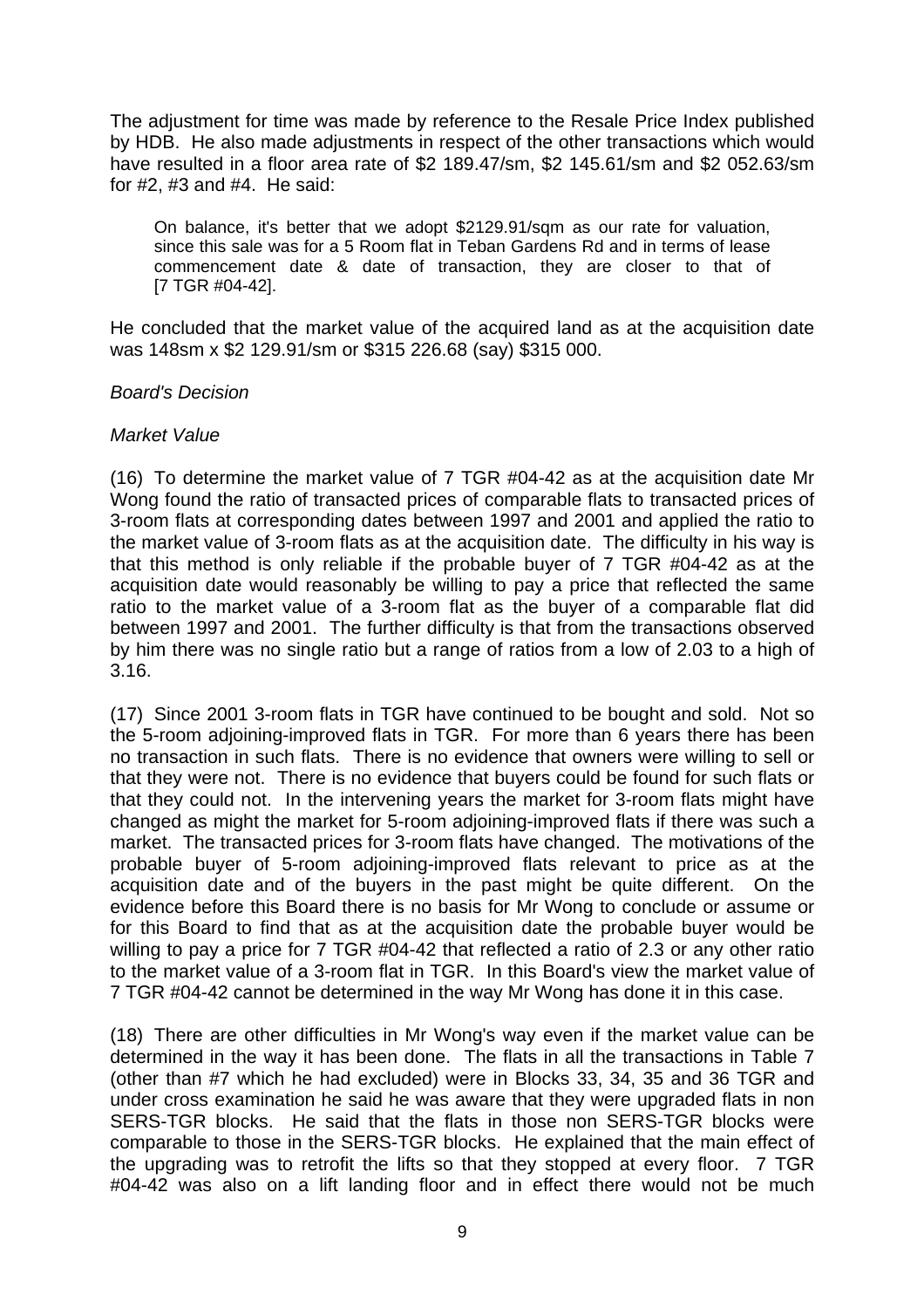difference. He did not think he would make any adjustment for the difference as it would be arbitrary. He did not think he would be able to identify transactions to determine the adjustment to make.

(19) Mr Wong was referred to a printout from the website of West Coast-Ayer Rajah Town Council containing a report of the Interim Upgrading Programme ("IUP") completion ceremony held on 2004 November 21. Blocks 33, 34, 35 and 36 TGR were selected for IUP and according to the report "the residents had voted overwhelmingly – over 90% - for IUP in 2001". The report carried a list of improvements completed. The improvements were:

*In the precinct:* 

- Precinct pavilion
- Covered walkways linking block to block and bus-stop to nearest block
- Multi-purpose activity court
- Children's playground
- Landmark structure
- Hardcourt with seating

#### *In the blocks:*

- Re-painting
- Full lift upgrading
- Upgrading of lift lobbies
- Anti-junk-mail letterboxes
- New illuminated block signs

He did not dispute these improvements but he was unable to say how much effect they would have on the market value. He said there would be a "minor upward effect".

(20) The upgrading works were completed in 2004 at a cost of \$3 000 000 according to the report. The report also stated that the upgrading benefited "over 420 households" (or "over 400 households" in another report). That could work out to a cost of more than \$7 000 per household. The upgrading was not only to do with retrofitting the lifts so that they served every floor. The covered walkways would provide a substantial benefit to residents and visitors alike and taking into consideration the upgrading works as a whole it is difficult to see how the flats in SERS-TGR blocks can be comparable to the upgraded flats or comparable without adjustments for the upgrading. Even Mr Wong admitted to a "minor upward effect" due to the upgrading. In the view of this Board it is not safe to rely on the transactions in Table 7 to determine the market value of a 3-room flat in a SERS-TGR block as at the acquisition date.

(21) Mr Wong was referred to a list of 16 transactions of 3-room flats in TGR registered with HDB between 2007 January 8 and the acquisition date. Table 9 below gives particulars of these transactions.

| <b>Block</b> | Unit No | Price | Date | Floor Area        |
|--------------|---------|-------|------|-------------------|
|              |         | ( \$) |      | (s <sub>m</sub> ) |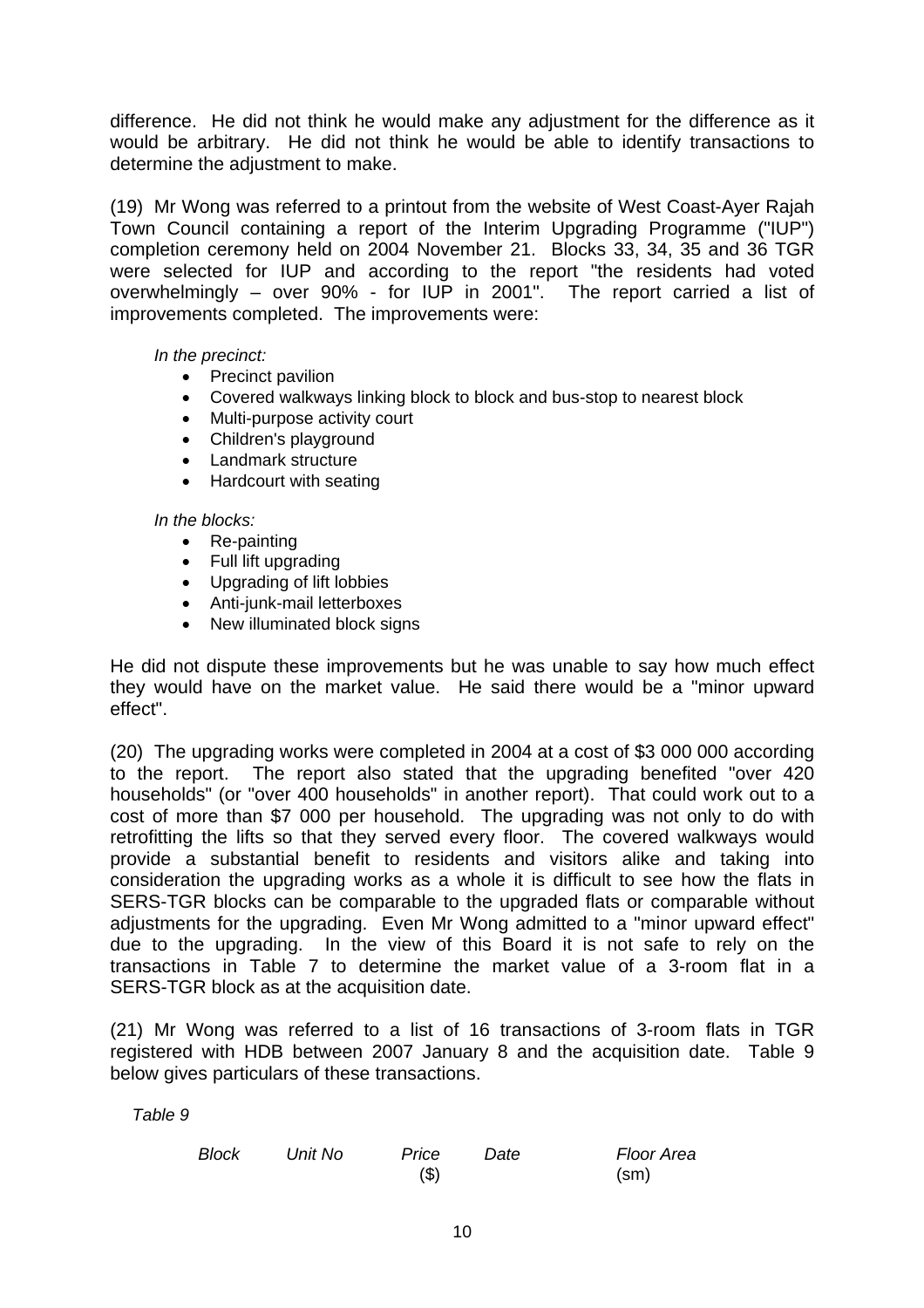| 11 | #06-76 | 128 000 | 2007 Jan 8  | 74 |
|----|--------|---------|-------------|----|
| 11 | #11-78 | 146 000 | 2007 Jan 19 | 77 |
| 2  | #12-08 | 136 000 | 2007 Feb 8  | 74 |
| 5  | #07-30 | 127 000 | 2007 Feb 9  | 77 |
| 5  | #08-27 | 127 000 | 2007 Mar 29 | 77 |
| 3  | #09-16 | 137 000 | 2007 Apr 5  | 77 |
| 6  | #14-41 | 138 000 | 2007 Apr 26 | 77 |
| 7  | #02-47 | 125 000 | 2007 May 17 | 74 |
| 2  | #03-12 | 132 000 | 2007 May 23 | 77 |
| 3  | #12-21 | 150 000 | 2007 May 23 | 77 |
| 7  | #03-43 | 130 000 | 2007 Jun 11 | 77 |
| 2  | #03-06 | 138 000 | 2007 Jun 11 | 77 |
| 10 | #06-70 | 138 000 | 2007 Jun 25 | 77 |
| 6  | #08-41 | 173 000 | 2007 Jun 29 | 77 |
| 10 | #10-69 | 150 000 | 2007 Jul 10 | 74 |
| 10 | #07-64 | 147 000 | 2007 Jul 12 | 77 |
|    |        |         |             |    |

#9 in Table 9 is the transaction #7 in Table 7 above excluded by Mr Wong. All the flats were in SERS-TGR blocks and 2 of them were in Block 7. The average of the transacted prices was \$138 875. Mr Wong said he would not take the average but would instead take the median. He would also consider only the transactions registered between 2007 June 11 and July 12 (#11 and #16) and not before that. He said the flats in #12 and #14 were not on floors with lift service and excluding these the remaining transacted prices were \$130 000 (#11), \$138 000 (#13), \$150 000 (#15) and \$147 000 (#16). In this case he would take the average of \$138 000 and \$147 000 or \$142 500. Having regard to the evidence he would now say that the market value of a 3-room flat in a SERS-TGR block as at the acquisition date was \$142 500. That on his analysis will give a market value of \$327 750 for 7 TGR #04-42 as at the acquisition date.

(22) Mr Wong would not consider the transactions registered before 2007 June. He said that the transaction date was likely to be earlier than the registration date. It could be one or two months earlier. In 2007 prices changed rapidly. He could not say what the trend was between January and July but prices in July should be higher. 2007 was, as he described it, "crazy". The HDB Resale Price Index (4Q98 = 100) for 2006/2007 shows a substantial rise from 103.6 (4Q06) to 104.9 (1Q07), to 108 (2Q07), to 115.1 (3Q07) and to 121.7 (4Q07) for the fourth quarter of 2006 to the whole of 2007 with a quarter-on-quarter change of 1.3% (4Q06 to 1Q07), 3% (1Q07 to 2Q07), 6.6% (2Q07 to 3Q07) and 5.7% (3Q07 to 4Q07).

(23) In his comparable sales method Mr Lee referred to 4 transactions in Table 8 above but he adopted only the floor area rate found on his analysis of transaction #1 (unit in TGR) in Table 8.1 above. His analyses of the other 3 transactions are set out below.

 *Table 8.2* 

#### **Block 401 PGR #17-02**

| Type/Model = 5 Std; Floor Area = 117sm; Reg Date = $2007$ Jun 12 |          |           |
|------------------------------------------------------------------|----------|-----------|
| Transacted price                                                 |          | \$265 000 |
| Floor height difference @ \$750/floor                            | (\$9750) | \$255 250 |
| Time & price movement difference                                 |          |           |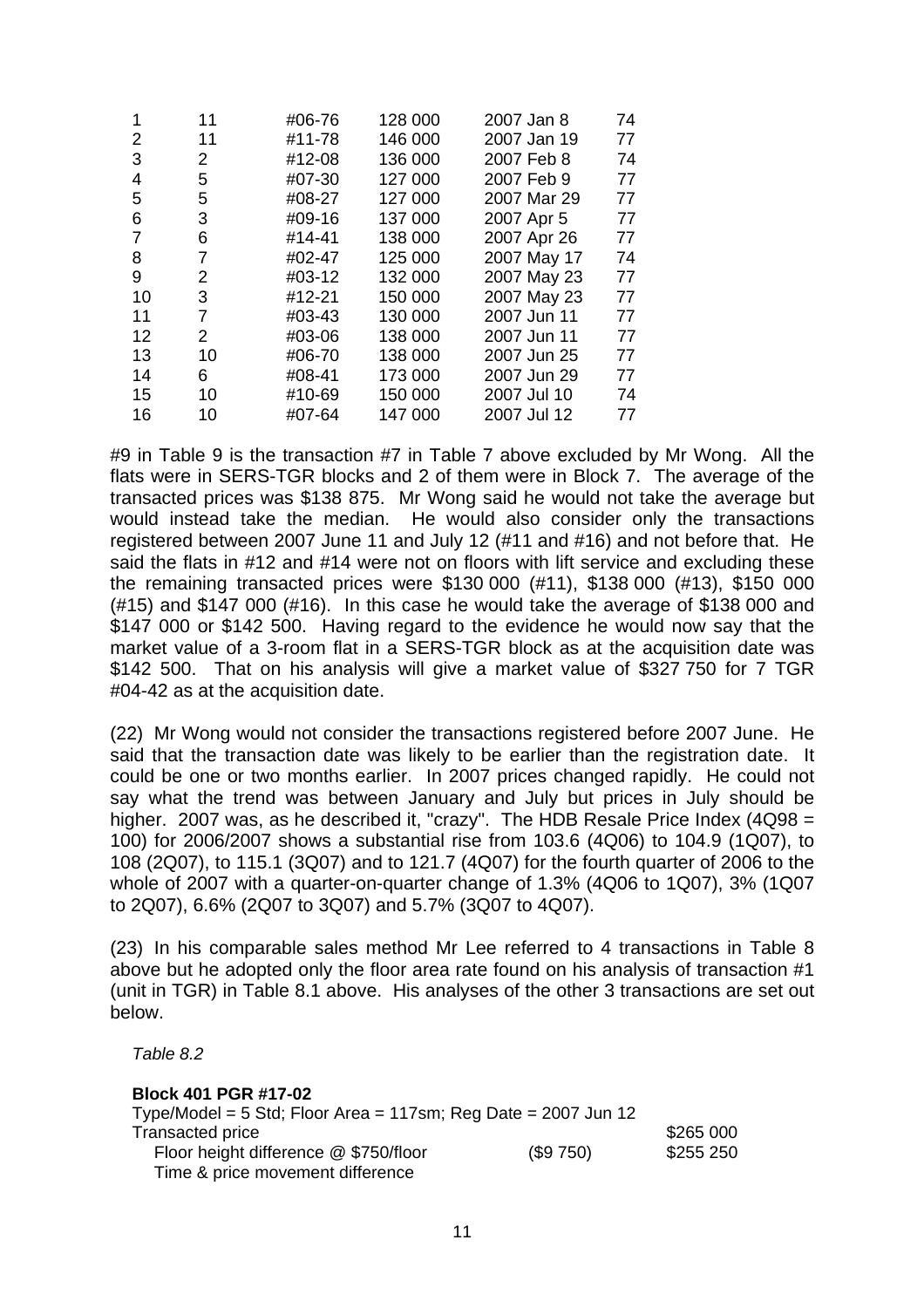|                                                                                                                            | 2nd Qtr 2007 108.0<br>3rd Qtr 2007 115.1 | x 1.0657  |                                              |
|----------------------------------------------------------------------------------------------------------------------------|------------------------------------------|-----------|----------------------------------------------|
|                                                                                                                            | Lease commencement date difference       |           | \$272 030.32<br>(\$2 380.27)<br>\$269 650.06 |
| Price per Sqm                                                                                                              |                                          |           | \$2 304.70/sm                                |
| Size difference                                                                                                            |                                          | 95%       | \$2 189.47/sm                                |
| Table 8.3                                                                                                                  |                                          |           |                                              |
| Block 706 CWS2 #04-367                                                                                                     |                                          |           |                                              |
| Type/Model = 5 Adj-NG; Floor Area = 136sm; Reg Date = 2006 Sep 11                                                          |                                          |           |                                              |
| <b>Transacted price</b>                                                                                                    |                                          |           | \$322 800                                    |
| Location difference                                                                                                        |                                          | 15%       | (\$48, 420)<br>\$274 380                     |
| Time & price movement                                                                                                      | 3rd Qtr 2006 102.6                       |           |                                              |
|                                                                                                                            | 3rd Qtr 2007                             | 115.1     |                                              |
|                                                                                                                            |                                          | x 1.1218  | \$307 808.36                                 |
| Lease commencement date difference                                                                                         |                                          | 1.250%    | (\$3 847.50)                                 |
|                                                                                                                            |                                          |           | \$303 960.76                                 |
| Price per Sqm                                                                                                              |                                          |           | \$2 235.01/sm                                |
| Size difference                                                                                                            |                                          | 96%       | \$2 145.61/sm                                |
| Table 8.4                                                                                                                  |                                          |           |                                              |
| Block 523 BBS52 #05-703                                                                                                    |                                          |           |                                              |
| Type/Model = 5 Adj-Imp; Floor Area = 129sm; Ref Date = 2007 Apr 10                                                         |                                          |           |                                              |
| <b>Transacted price</b>                                                                                                    |                                          |           | \$299 000                                    |
| Floor height difference @\$750/floor                                                                                       |                                          | (\$750)   |                                              |
| Location difference @ 8%                                                                                                   |                                          | (\$23920) | (\$24 670)                                   |
|                                                                                                                            |                                          |           | \$274 330                                    |
| Time & price movement                                                                                                      | 2nd Qtr 2007 108                         |           |                                              |
|                                                                                                                            | 3rd Qtr 2007 115.1                       |           |                                              |
|                                                                                                                            |                                          | x 1.0657  | \$292 364.66                                 |
| Lease commencement date difference                                                                                         |                                          | 4.665%    | (\$13638.81)                                 |
|                                                                                                                            |                                          |           | \$278 725.85                                 |
| Price per Sqm                                                                                                              |                                          |           | \$2 160.67/sm                                |
| Size difference                                                                                                            |                                          | 95%       | \$2 052.63/sm                                |
|                                                                                                                            |                                          |           |                                              |
| These adjustments were put to Mr Wong and it is convenient to set out his position<br>on the adjustments in Tahle 10 helow |                                          |           |                                              |

on the adjustments in Table 10 below.

| Floor height | TGR<br>(\$9 750) agreed<br>but not \$750/fl                     | PGR<br>(\$9 750) agreed<br>but not \$750/fl | CWS2<br>Not agreed<br>Would say no<br>difference | <b>BBS52</b><br>Not agreed<br>Would say no<br>difference |
|--------------|-----------------------------------------------------------------|---------------------------------------------|--------------------------------------------------|----------------------------------------------------------|
| Location     | Agreed no<br>difference                                         | Agreed no<br>difference                     | Not agreed<br>Would agree<br>10%                 | Not agreed<br>Would say no<br>difference                 |
| Time & price | x 1.1110 agreed x 1.0657 agreed x 1.1218 agreed x 1.0657 agreed |                                             |                                                  |                                                          |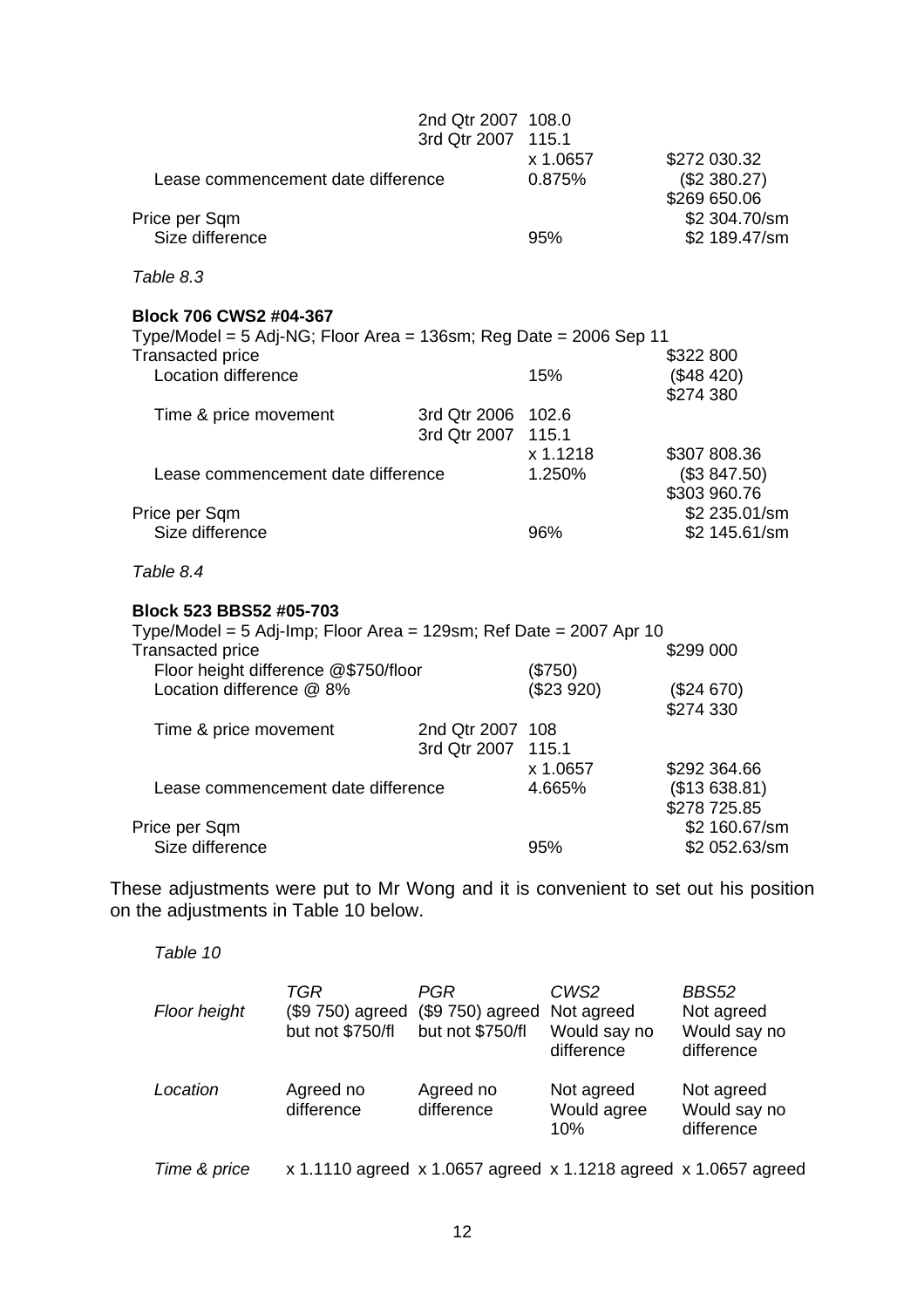| movement                 | Would say not<br>more than 15% |                 |                             |            |
|--------------------------|--------------------------------|-----------------|-----------------------------|------------|
| <i>Lease Com</i><br>date | Agreed no<br>difference        | $0.875%$ agreed | 1.250% agreed 4.665% agreed |            |
| Size                     | Not agreed                     | Not agreed      | Not agreed                  | Not agreed |

As regards adjustment for time Mr Wong agreed the methodology adopted but he pointed out that the Resale Price Index was derived from all HDB transactions and he would prefer if there had been an index for specific locations. As can be seen in Table 10 he agreed the adjustments.

(24) As regards adjustment for size Mr Wong said there should be no difference in these cases. It is not likely that he meant to say that the transacted price (as opposed to the floor area rate) of the 117sm PGR unit after the agreed adjustments would represent the market value of 7 TGR #04-42 of 148sm. It could be that he meant that the floor area rate derived from the 117sm unit transaction could be applied to the 148sm acquired land without adjustment for size. These are residential units and not surprisingly there is no evidence to support such an opinion and this Board is unable to accept it. In its view an adjustment should be made for floor area rates derived from transactions of units ranging from 117sm to 136sm before the rates are applied to the 148sm acquired land. What adjustment to be made should be derived from an analysis of comparable transactions. No such analysis has been produced but Mr Lee has given the adjustments in his analyses in Tables 8.1, 8.2, 8.3 and 8.4 and this Board sees no reason not to accept them.

(25) Mr Lee said he adopted the floor area rate derived from the TGR transaction and his reasons have been noted above. This was a 5-room flat in an HDB point block in TGR. 7 TGR #04-42 is a 5-room adjoining-improved flat also in TGR. As noted above there is no evidence before this Board of a market for any 5-room adjoining-improved flat in TGR in the 6 years down to the acquisition date but it does not follow that no buyer could be found for it if such a property was exposed for sale on the usual terms. The probable buyer could be a buyer or a probable buyer of a 5-room flat in a comparable HDB estate. On the evidence this Board is satisfied that in the circumstances of this case the TGR transaction is a comparable transaction subject to the adjustments made by Mr Lee. He has found an adjusted floor area rate of \$2 129.91/sm which translates to a market value of the acquired land as at the acquisition date of about \$315 225.

(26) Mr Lee also analysed the PGR transaction. Block 401 PGR is in an HDB estate of about the same size as that in TGR and is only walking distance away on the other side of Jurong Town Hall Road. Mr Lee made no adjustment for location and Mr Wong agreed with him. The PGR unit is also a 5-room flat like the TGR unit. The lease commencement date is only 1y 9m later than that of the TGR unit. The transaction was registered with HDB on 2007 June 12 which is even closer to the acquisition date than that of the TGR transaction and prices were rising in 2007 especially from the second quarter as noted above. All the reasons given by Mr Lee for adopting the TGR transaction appear to apply just as well to the PGR transaction and this Board sees no reason not to adopt the PGR transaction as well. This Board would also adopt the adjustments made by Mr Lee. Here he has found an adjusted